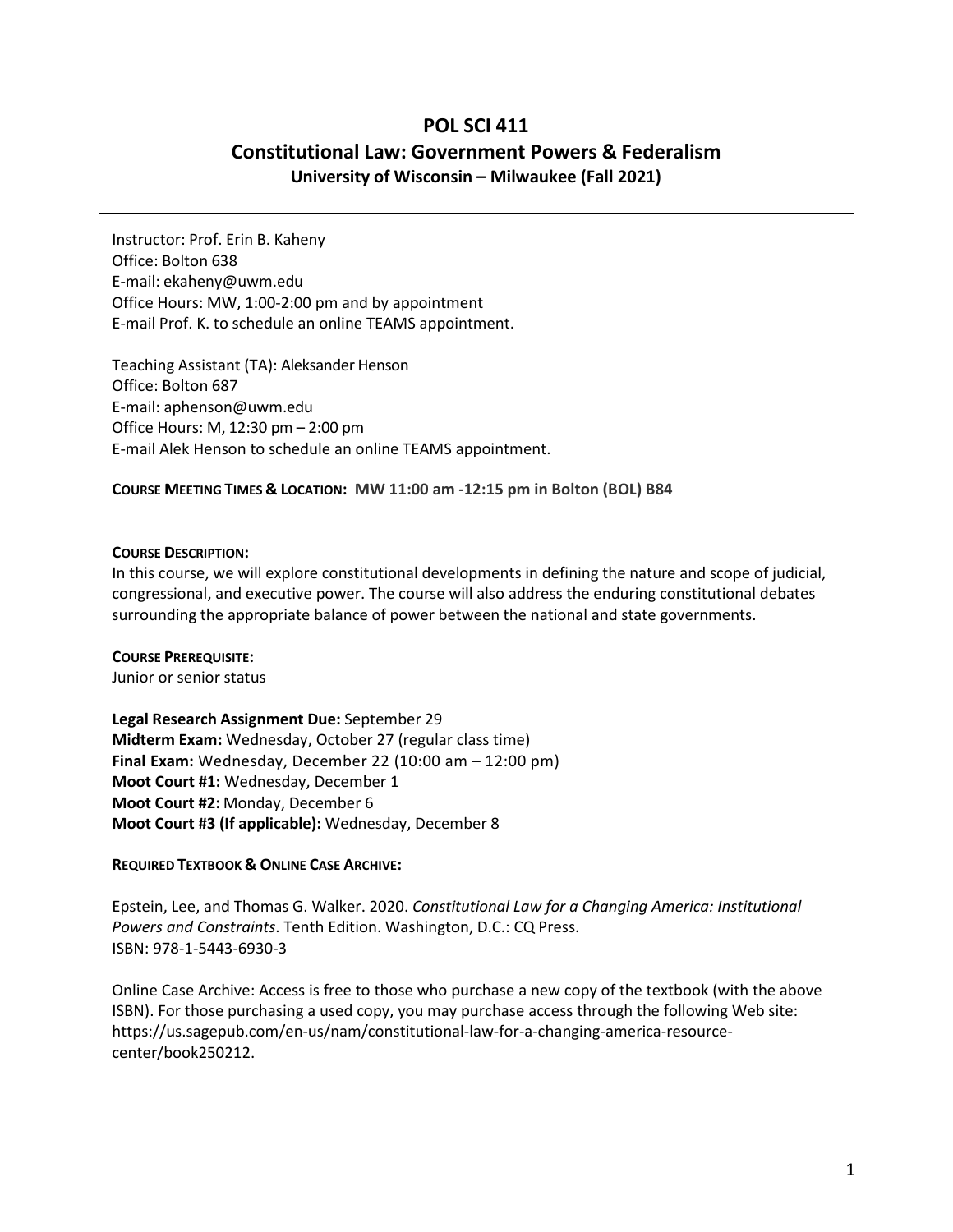#### **CLASS REQUIREMENTS AND POLICIES:**

#### **Panther Community Health and Safety Standards**

UWM has implemented reasonable health and safety protocols, taking into account recommendations by local, state and national public health authorities, in response to the COVID-19 pandemic. As a member of our campus community, you are expected to abide by the Panther Interim COVID-Related Health & Safety Rules. These standards apply to anyone who is physically present on campus, in UWMcontrolled facilities, or participating in a UWM-sponsored activity.

With respect to indoor spaces on UWM facilities (classrooms, labs, performance spaces, etc.): Masks are always required while indoors on UWM campuses and in UWM controlled facilities, with limited exceptions – environments where hazards exist that create a greater risk by wearing a mask (for example, when operating equipment in a lab with the risk of a mask strap getting caught in machinery, or when flammable materials are being used). Such exceptions must be approved in advance. A student who comes to class without wearing a mask will be asked to put on a mask or to leave to get one at a mask handout station. Failure to do so could result in student discipline. You should check daily for COVID symptoms by completing the self-check at https://uwm.edu/coronavirus/symptom-monitor/. Symptoms may appear 2-14 days after exposure to the virus and include fever, cough, or shortness of breath or difficulty breathing. See the CDC's Website for more information about COVID-19 symptoms. If you test positive for or are diagnosed with COVID-19 based on symptoms, you should complete this Dean of Students Office form:

https://cm.maxient.com/reportingform.php?UnivofWisconsinMilwaukee&layout\_id=4. By doing so, you will get information on resources, help UWM identify individuals you may have come into contact with on campus so that UWM can work with the local health department, and allow UWM to clean campus areas you visited as appropriate.

## **Attendance Policy**

You should not attend class if you are feeling ill. Do not attend class if you have COVID-19, if you are experiencing symptoms consistent with COVID-19, if you have been in close contact with others who have symptoms, if you need to care for an individual with COVID-19 or have other health concerns related to COVID-19. In case of illness, you should contact me immediately to discuss options for completing course work while ill. Please contact me if illness will require late submission or other modifications to deadlines. If remaining in a class and fulfilling the necessary requirements becomes impossible due to illness, contact me to discuss other options.

As your instructor, I will trust your word when you say you are ill and, in turn, I expect that you will report the reason for your absences truthfully.

Please read the syllabus section below on "submitting course assignments and late penalties" for further details regarding the steps I need you to take if you are seeking an extension on an assignment and a late penalty waiver on an assignment due to illness or a University-excused absence. Protocol for seeking a make-up opportunity on course exams is found under the "Exams" section of this syllabus.

#### **Face-to-Face Class Recordings (Lecture Capture and Distribution Restrictions)**

This semester, I *may* opt to record class sessions via "lecture capture" for students who are unable to attend in person on a given day (please note: this is, in part, contingent upon whether our assigned room is equipped with this technology). Students who participate during an in-person class session this semester are agreeing to have their audio/video or image recorded via lecture capture, if employed.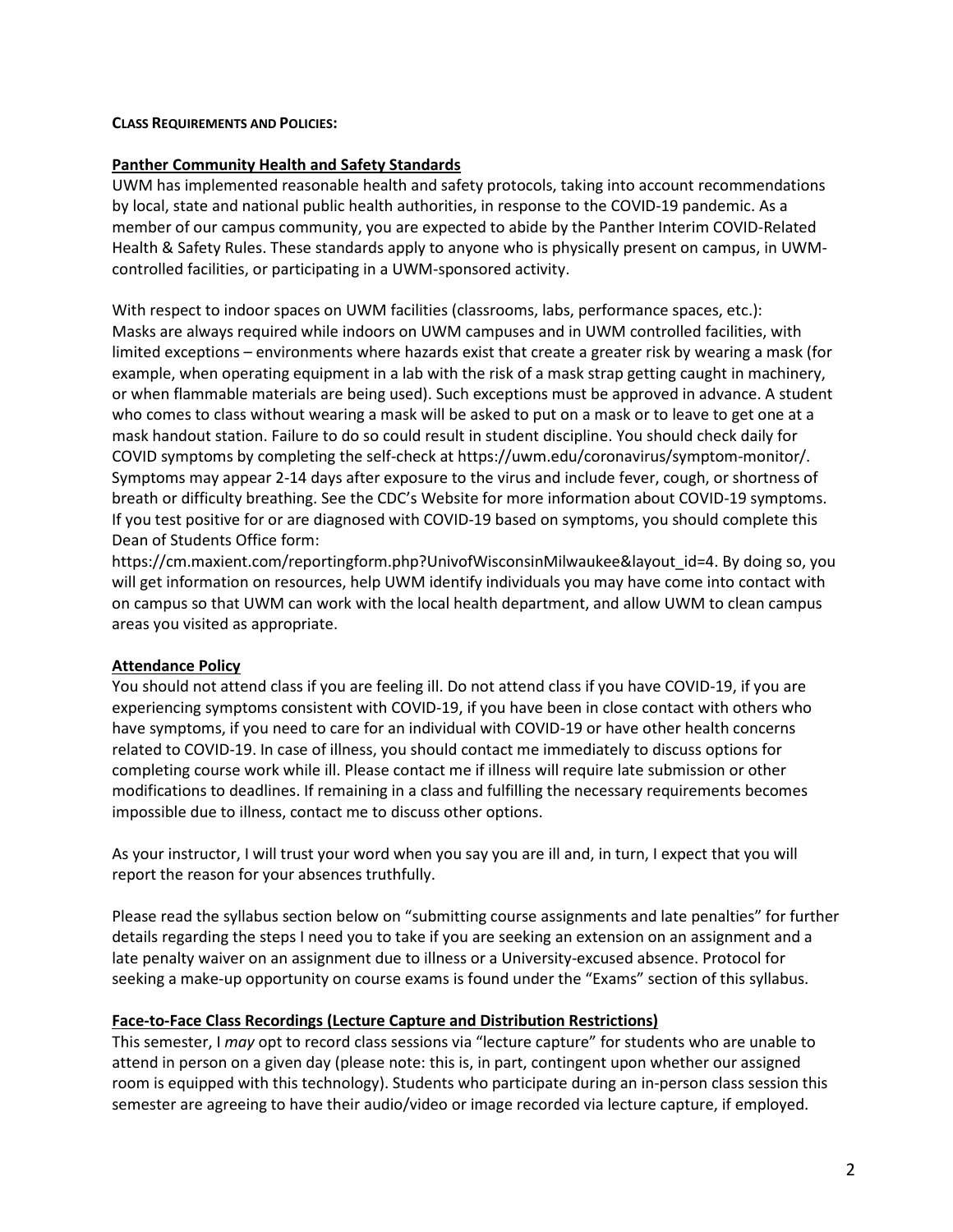Students are not permitted to video or audio record class sessions on their own without the permission of the instructor, nor are students permitted to distribute or copy any class recorded sessions provided via "lecture capture" or posted on the associated course Canvas site (if applicable).

# **Student Conduct**

I seek to create a classroom environment marked by mutual respect. At all times, I expect students will conduct themselves in a professional and courteous manner. Please do not arrive late, leave early, or talk while the instructor is talking or a classmate has the floor. Under no circumstances should students spend class time surfing the Internet, on their cell phones, or reading outside materials, etc. *The use of cell phones in this class will not be tolerated*. Please silence the ringer of your cell phone prior to entering the classroom.

If you need to leave a class early, or if you know that you will be late, please inform me in advance whenever possible.

Students are expected to abide by the rules of conduct outlined in the UWM Student Handbook in all class meetings, activities, online postings (if relevant), and in all e-mail communication surrounding this class.

# **Canvas, E-Mail Communication & Canvas Web Site**

Students are expected to regularly check their UWM student e-mail accounts for messages regarding this class or for responses to e-mail inquiries. In addition, if you wish to contact the instructional staff via e-mail, you should do so using your UWM e-mail account. We will only reply to a student's UWM e-mail address. Students should allow up to 72 hours (standard *business* days, i.e., M-F) for a response to most e-mail inquiries. E-mail inquiries will typically be answered during regular business hours (i.e., 8 am – 5 pm), Monday-Friday.

Note that I *will* use Canvas to post important announcements and reading assignments regarding this class. Therefore, in conjunction with checking your UWM e-mail, you should also regularly consult our course Canvas page. You are expected to do so until the final course grades are posted on PAWS.

# **Class Participation**

While I will not grade you on regular class participation and attendance this term (aside from the in-class component of the moot court simulation (see below)), I will strive to create a classroom atmosphere where students actively participate in class discussions. To encourage broad class participation, students will be encouraged to volunteer to help discuss cases for each class, and I will do my best to foster good discussion during each meeting. As part of this process, students will be asked to comment on the facts of the case, the major legal questions, the nature of the majority opinion and any separate opinions featured in the case excerpts.

## **Exams**

There will be two exams in this class. The final exam will emphasize material covered since the midterm exam, but it might also include some questions that are cumulative in nature. Both exams will be closed book and will involve essay questions. Both exams will also present students with at least one hypothetical case scenario that will require a written response. All responses are required to be written in ink. The instructor will supply blue books for the examinations.

If you are ill, have a University-excused absence on the date of an exam, or believe you have some other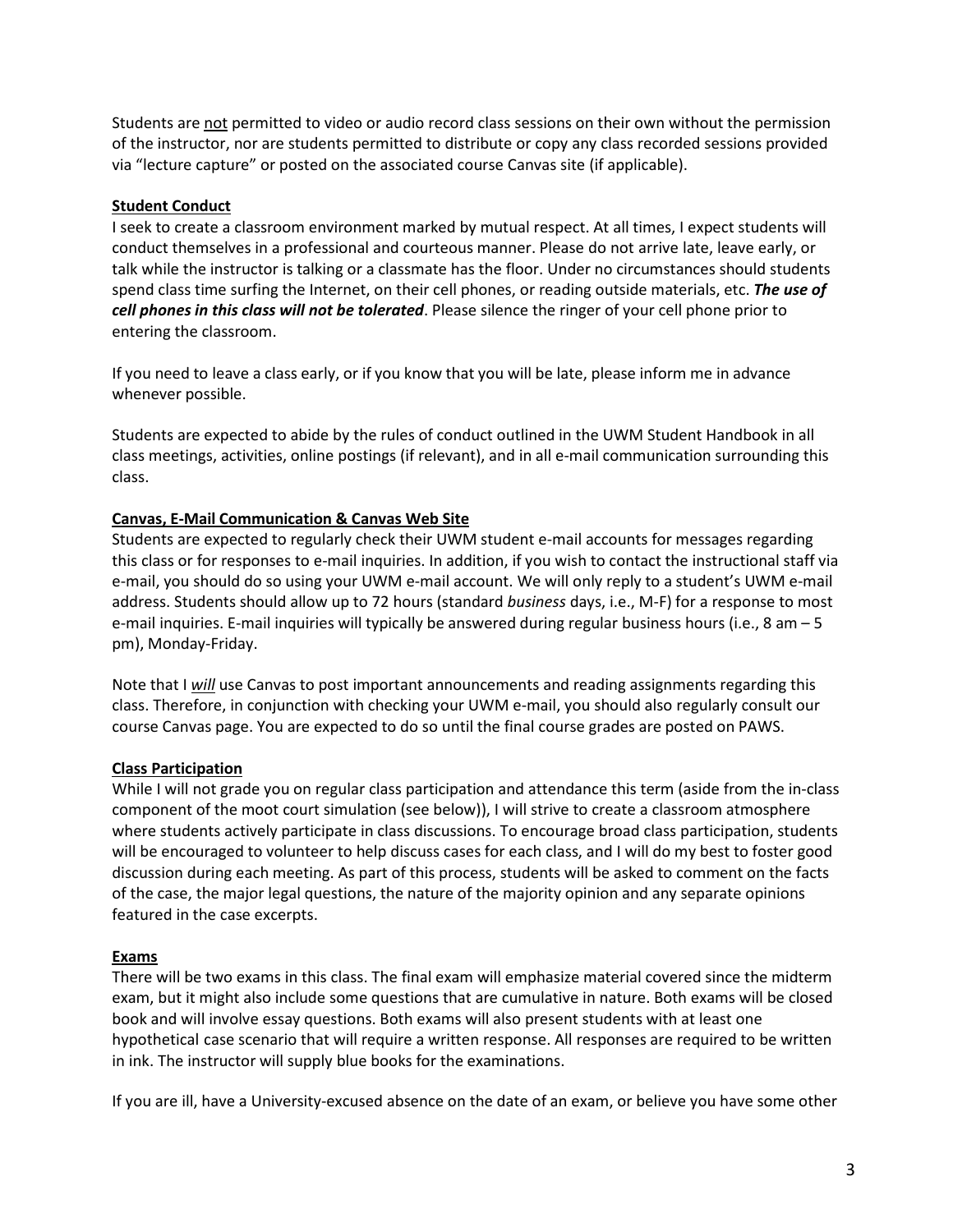legitimate reason for missing a class exam (e.g., family emergency), you should notify me via email **prior** to the exam to discuss a make-up opportunity.

## **Legal Research Assignment**

A legal research assignment will be distributed to students (and posted on our Canvas site) on **September 15** and will be due *in class* on **September 29.** The assignment is required to be typed, and students are not to collaborate with peers or other individuals on the assignment. If you need help with the assignment, please contact either me or our course TA.

#### **Moot Supreme Court & Bench Memo/Attorney Argument Brief**

Each student will be assigned to play the role of a Supreme Court justice or an attorney in a moot Supreme Court. The scenarios you argue might be hypothetical or might be an actual pending matter before a district, circuit, or the U.S. Supreme Court. Students wishing to volunteer to play the role of an attorney should contact me early in the semester as these positions are limited. *Please make sure you are fully committed to serving as an attorney prior to volunteering for this role*! Case assignments will be distributed to students approximately one month prior to their moot court date.

At the moot court, each attorney will be allotted 20 minutes to present their oral argument. Those assigned to be justices are required to ask questions of each attorney. Students assigned the role of a justice should note that active participation (asking a minimum of two informed and well-developed questions) is required to receive a passing grade for the assignment. Therefore, students wishing to earn an above-average score should strive to surpass minimum requirements. To ensure student-justices have the opportunity to ask questions, we will modify the oral argument process from procedures typically followed by the Supreme Court (see Canvas handout for details).

As part of this simulation, students are also required to prepare either a "bench memo" (for those assigned as justices) or an "argument brief" (for those assigned to serve as attorneys). A "bench memo" should include an introductory section (3-4 pages) describing the student's assigned justice with special attention toward the justice's ideological leanings, behavioral tendencies, and likely approach to the issues raised in the case (hence, you will need to detail the major legal issues raised in the matter, and you will need to do significant research on your assigned justice). Following this section, the student should list a minimum of ten questions they might ask of the attorneys during oral argument. Please make every effort to evenly divide your questions between those that you can ask of the petitioner and those you can ask of the respondent.

Students assigned as attorneys should submit an "argument brief" with an introductory section (3-4 pages that describes the attorney's overall strategy for persuading the Court of the strength and validity of their assigned position, paying attention to likely coalitions among the justices and their known approaches to issues raised in the case (hence, you will need to detail the major legal issues raised in the matter, and you will need to do significant research on the Court's composition). Following this section, the student should provide a minimum of ten talking points or arguments expected to be presented during oral argument.

Bench memos and argument briefs should be typed with double-spaced, one-inch margins, and a 12 point font. They should be *very well researched*, and sources (e.g., journal/law review articles, books, or legal cases) used in the development of the memo or brief must be cited appropriately throughout the text using in-text parenthetical citations. Each student should attach a "works cited" list with full reference information (by definition, all of these sources should be cited in the body of your papers!).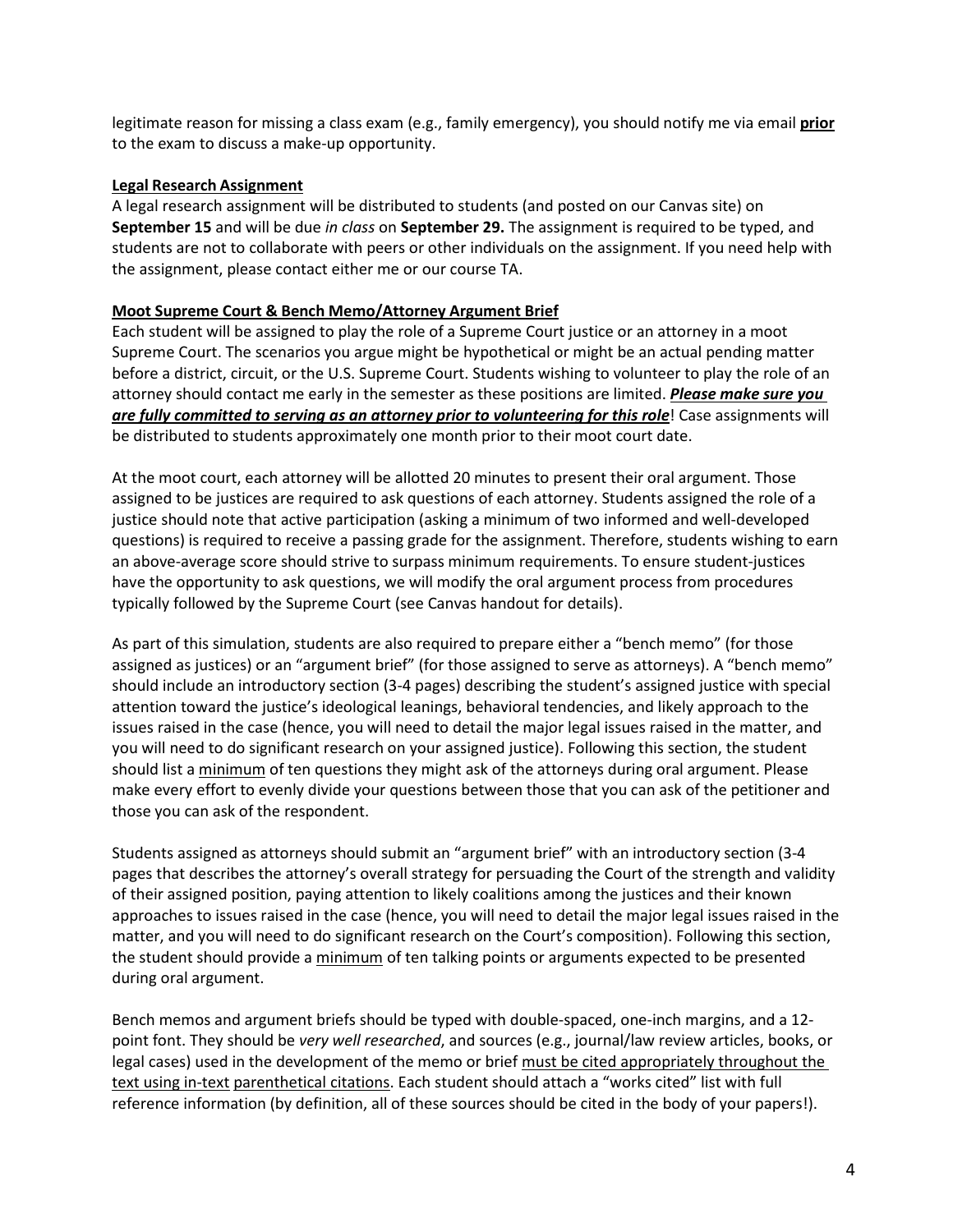**Student bench memos/argument briefs must be submitted by the end of class on the day of the student's moot court. Otherwise, late penalties (ten-percentage point deduction per each day late, including weekends) will apply.**

Further instructions for the moot court will be posted on the course Canvas site.

If something should happen that prevents you from attending class on the date of your moot court (e.g., illness), please e-mail the instructor **prior** to the start of class. **This is very important**! If the student has a legitimate reason for missing their assigned session, the student will be permitted to submit a research paper to count for both the in-class simulation and memo/brief requirements. The research paper must be 6-8 pages (typed, double-spaced, one-inch margins on all sides, 12-point font) and must discuss 3-4 major arguments *on both sides* of the student's assigned case. Students must consult and cite multiple scholarly sources (e.g., journal articles, books, law review articles) and relevant case precedents in preparing the paper. Any source used in the development of the paper must be appropriately cited throughout the paper using in-text parenthetical citations, and each student should attach a "works cited" list with full citations. Unless the student provides a reason for and is given a longer extension (please send me an email message if you feel your circumstances warrant more time), the paper will be due to Canvas no later than seven (7) days after the student's original moot court date. Thereafter, late penalties (ten-percentage points/per day, including weekends) will apply unless the student qualifies for an additional late penalty waiver.

# **Grades**

| Legal research assignment                                                           | 10% |
|-------------------------------------------------------------------------------------|-----|
| Midterm exam                                                                        | 30% |
| Final exam                                                                          | 30% |
| Moot court simulation (15% in-class (oral argument), 15% bench memo/argument brief) | 30% |

## **Point Scale**

| A         | 93-100    |                        | 73-76 |
|-----------|-----------|------------------------|-------|
| $A -$     | $90 - 92$ | $\mathsf{C}\mathsf{-}$ | 70-72 |
| $B+$      | 87-89     | D+                     | 67-69 |
| B         | 83-86     | D                      | 63-66 |
| <b>B-</b> | 80-82     | D-                     | 60-62 |
| C+        | 77-79     | F                      | …-59  |

## **Grading Concerns**

If you have questions or concerns regarding how an assignment or exam was graded, your first step should be to discuss the issue with the TA (if applicable) during office hours or by appointment. If you are not satisfied after consulting with the TA (i.e., if the TA graded the assignment or exam), you should meet with me in an appointment. All students who wish to appeal grading matters should do so within one week of the assignment or exam being returned to the class. You may request that I re-grade any assignment or exam in this course; however, I retain the right to raise or lower grades upon review. Please allow 7-10 days for turnaround time on all assignments and exams.

## **Academic Misconduct**

I will not tolerate acts of plagiarism or any form of cheating on exams or assignments. If I suspect a case of academic misconduct, I will follow the academic misconduct and reporting policies of the University of Wisconsin-Milwaukee.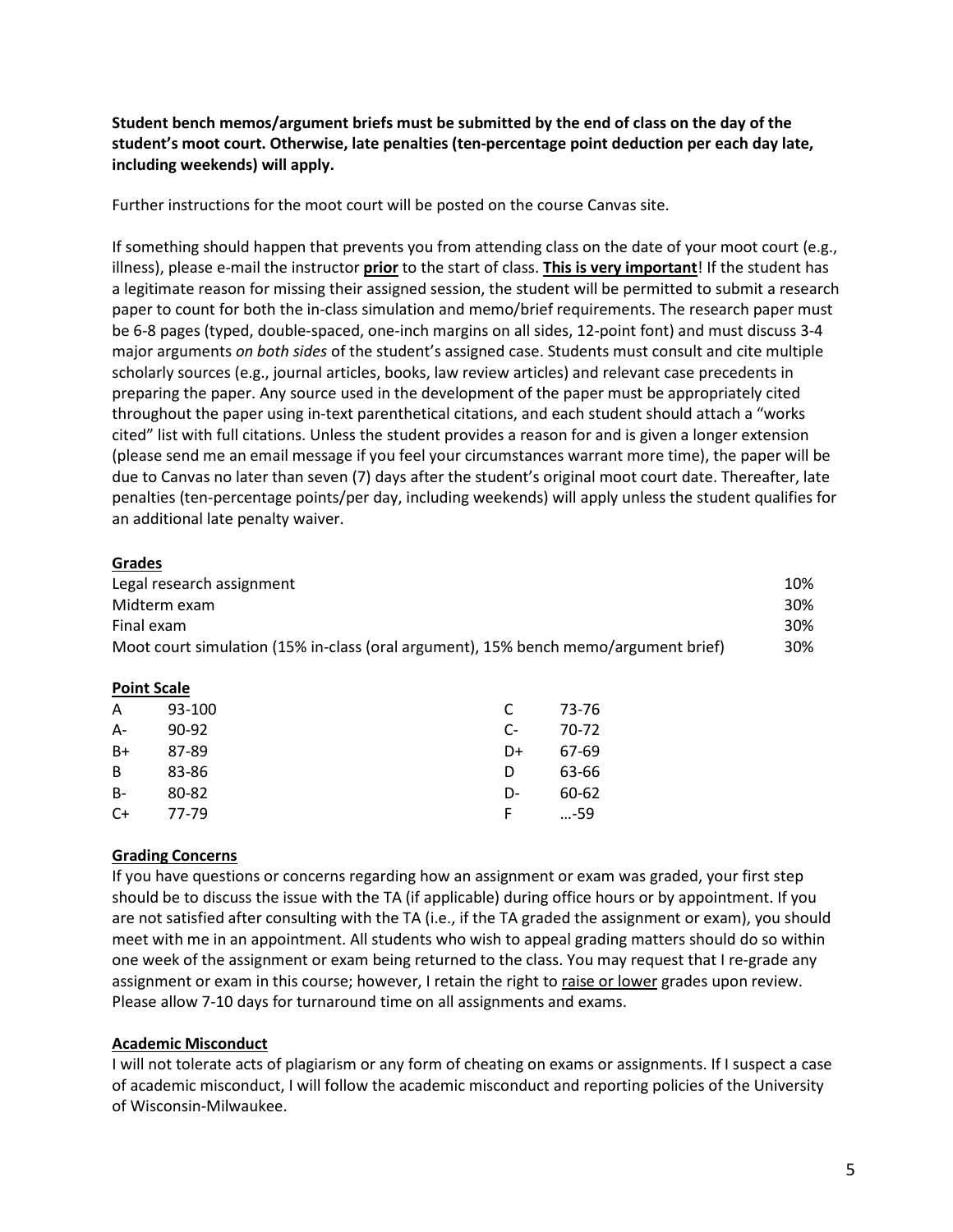# **Dropping the Course & Incompletes**

It is your responsibility as a student to determine if you should drop this course and, therefore, you need to be familiar with all relevant drop deadlines (please see the UWM calendar for further details). An incomplete may be given to a student who is unable to complete the course requirements due to extenuating circumstances (e.g., illness, injury, family emergency, etc.).

# **Submitting Course Assignments & Late Penalties**

Students should submit hard copies of their legal research assignments and bench/argument briefs *in class* on the dates noted on the syllabus (and prior to the end of class), and it is the student's responsibility to ensure they have submitted their assignments. I will consider an extension without late penalty on the legal research and bench/argument brief assignments if the student emails me **before** the assignment deadline, clearly stating why the student needs an extension (i.e., provides a legitimate reason for a late submission (per the instructor)) and providing a plan for timely completion (within 2-5 days, if possible). If students do not follow the *prior notification protocol*, I will accept late legal research assignments and bench/argument briefs for possible credit, but I will apply a ten-percentage point deduction for each day the assignment is late, including weekends. If a student was not given a late penalty waiver for submitting a late assignment, and the assignment is submitted after class has ended on the date it is due, it will be treated as being submitted the next day (i.e., it will be counted as being one day late).

**Unless directly handed to me or the TA, late work should be submitted electronically via Canvas**, and I will use the Canvas time stamp for assessing the late assignment's submission date and time. We will not accept late work left in our departmental boxes or slid under our office doors.

# **Time Allocation**

This is a three-credit hour class. Students, on average, should expect to spend nine hours a week on activities related to POL SCI 411.

## **Student Accommodations**

If you will need accommodations to meet any of the requirements of this course, please contact the instructor as soon as possible. Students should also contact an Accessibility Resource Center (ARC) counselor on campus at (414) 229-6287.

## **Religious Accommodations**

I will follow UWM's policy regarding the provision of religious accommodations. This policy can be found at: https://www4.uwm.edu/secu/docs/other/S1.5.htm.

## **Military Service**

Please see the following link regarding accommodations for students who are called for military service: [http://www4.uwm.edu/academics/military.cfm.](http://www4.uwm.edu/academics/military.cfm)

## **Potential for Reversion to Fully Online Instruction**

Changing public health circumstances for COVID-19 may cause UWM to move to fully online instruction at some point during the semester. UWM will communicate with students about moving to fully online instruction if the situation develops. I will post an amended syllabus on our Canvas course site should that occur.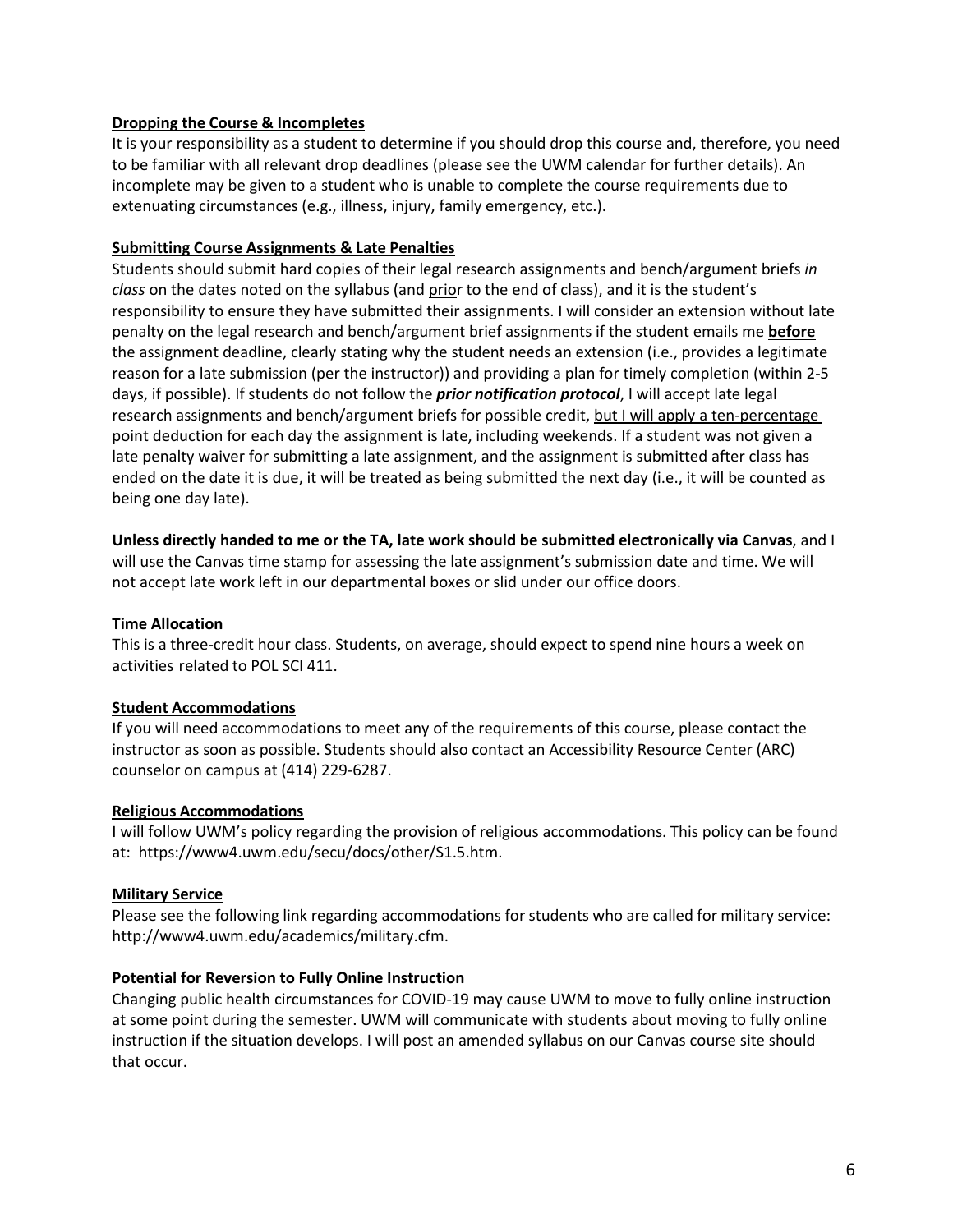# **OUTLINE OF TOPICS & CASES**

Below is an outline of topics and cases that we will aim to cover this semester. The list of cases and topics is subject to change, and we may not address every matter on this list. Since it may not be possible to determine how much time we will need to spend on each topic/case ahead of time, specific reading assignments and/or content assignments will be posted on the course Canvas site after each meeting. While I make every effort to keep your reading assignments in close alignment to what I think we will be discussing in class on a given day, there may be days where we do not end up reaching a planned case or topic.

*\*denotes that a case excerpt may be found at https://edge.sagepub.com/conlaw \*\* denotes that a case excerpt or related material covering the case will be available on the course Canvas site*

## **INTRODUCTION TO THE STUDY OF CONSTITUTIONAL LAW**

- Brief introduction to the judicial process and online legal research tools (Canvas)
- The U.S. Constitution
- Judicial review *The Federalist* No. 78
- Modes of constitutional interpretation

## **THE ROLE OF THE SUPREME COURT IN THE CONSTITUTIONAL SCHEME**

- *Marbury v. Madison*
- *Martin v. Hunter's Lessee*
- *Ex Parte McCardle*

## **THE NATURE AND LIMIT OF JUDICIAL POWER**

## Advisory Opinions/Collusive Lawsuits

• *Muskrat v. United States*

#### Mootness

- *DeFunis v. Odegaard\**
- *Sosna v. Iowa\*\**

#### Ripeness

- *United Public Workers v. Mitchell*
- *International Longshoreman's Union v. Boyd*

## The Doctrine of Political Questions

- *Baker v. Carr*
- *Nixon v. United States*
- *Goldwater v. Carter\**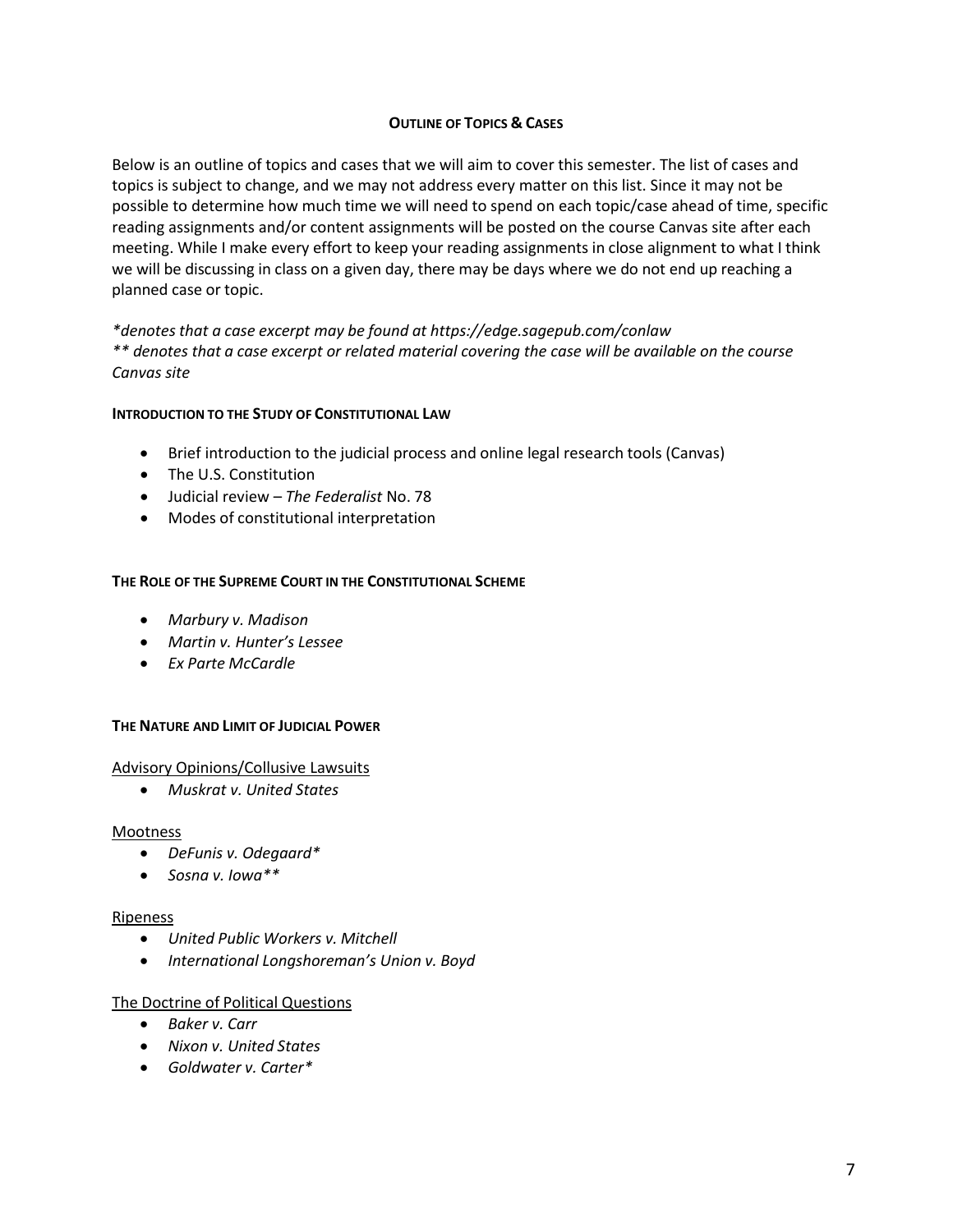# Standing to Sue

- *Allen v. Wright\*\**
- *Hollingsworth et al. v. Perry et al. \**
- *Rucho v. Common Cause\*\**
- *Flast v. Cohen*

#### **THE LEGISLATURE & POWERS OF CONGRESS**

## Enumerated and Implied Powers

• *McCulloch v. Maryland\*\* (Read the excerpt on Canvas)*

#### Inherent Powers

• *United States v. Curtiss Wright Export Corp.*

#### Amendment-Enforcing Power

- *South Carolina v. Katzenbach*
- *City of Boerne v. Flores\**
- *Shelby County v. Holder\*\**

#### **THE EXECUTIVE BRANCH & THE NATURE OF EXECUTIVE POWER**

# Appointment and Removal Powers

- *Myers v. United States*
- *Humphrey's Executor v. United States*
- *Lucia v. Securities and Exchange Commission\*\**
- *Seila Law v. Consumer Financial Protection Bureau\*\**
- *Collins v. Yellen\*\**
- *Morrison v. Olson*
- *National Labor Relations Board v. Noel Canning*

## Executive Privilege & Immunity

- *United States v. Nixon*
- *Clinton v. Jones*
- *Trump v. Vance\*\**
- *Trump v. Mazars\*\**

#### Executive Power in Foreign Affairs and in Times of War/Emergencies

- *United States v. Curtiss-Wright Export Corporation*
- *The Prize Cases*
- *Ex Parte Milligan*
- *Youngstown Sheet & Tube Co v. Sawyer*
- *Trump v. Sierra Club\*\**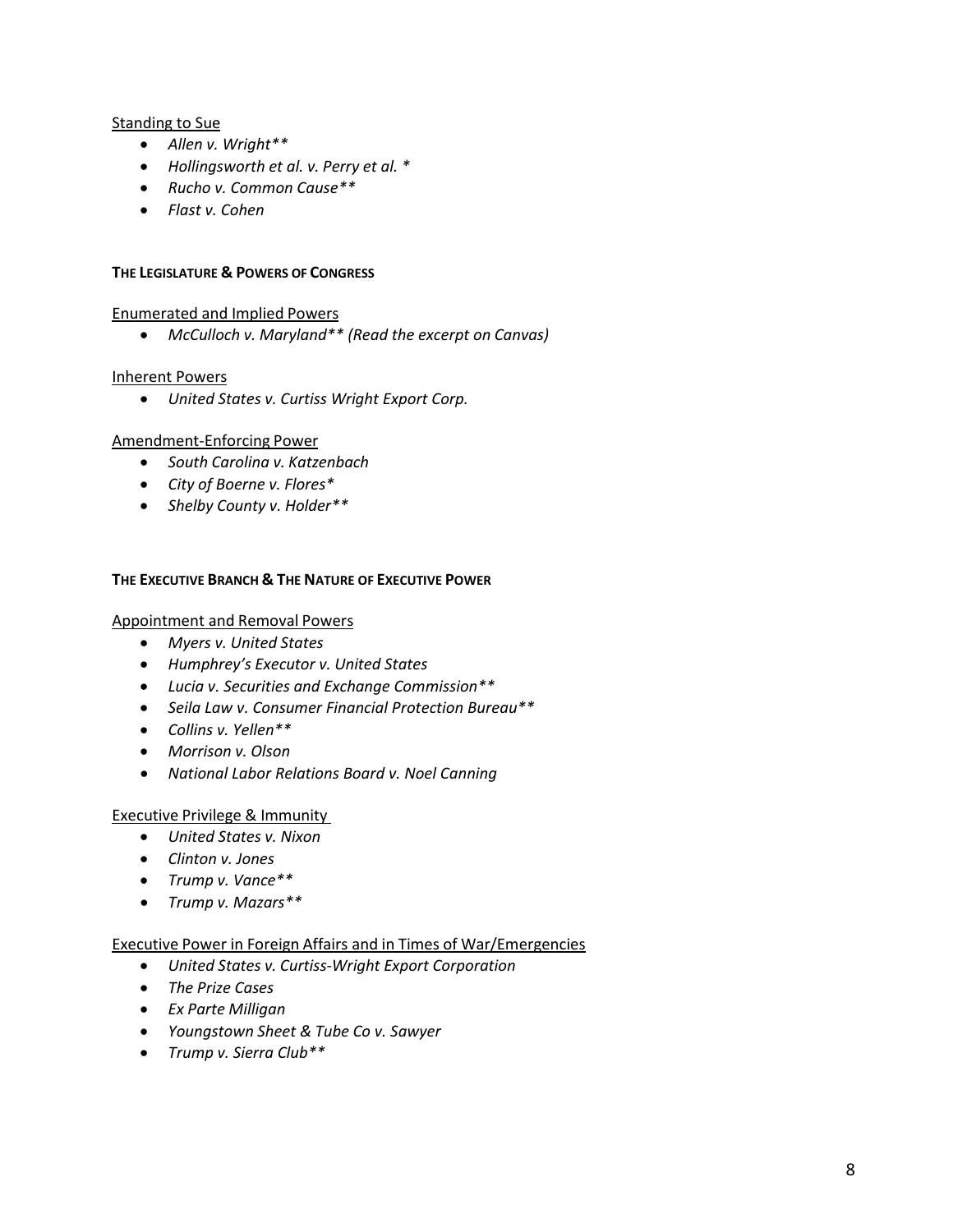# Executive Power & The War on Terror

- *Hamdi v. Rumsfeld*
- *Hamdan v. Rumsfeld\**

#### **THE DELEGATION OF LEGISLATIVE POWER & THE SEPARATION OF POWERS**

- *J.W. Hampton, Jr. & Co. v. United States*
- *Panama Refining Co. v. Ryan [the Hot Oil Case]*
- *Schechter Poultry Corp. v. United States*
- *Mistretta v. U.S.*
- *Gundy v. U.S.\*\**
- *INS v. Chadha*
- *Bowsher v. Synar*
- *Clinton v. City of New York*

#### **GENERAL SCOPE OF CONGRESSIONAL POWER TO REGULATE INTERSTATE COMMERCE**

#### Defining Commerce: A Point of Departure

• *Gibbons v. Ogden*

## Formal & Realist Interpretations

- *United States v. E.C. Knight*
- *Champion v. Ames [The Lottery Case]*
- *Hammer v. Dagenhart [The Child Labor Case]*
- *Houston, East & West Texas Railway Co. v. U.S. [The Shreveport Rate Case]\**
- *Stafford v. Wallace*

## The Commerce Power & the New Deal

- *Schechter Poultry Corp. v. United States*
- *Carter v. Carter Coal Co.\*\**
- *NLRB v. Jones & Laughlin Steel Corp.*
- *United States v. Darby*
- *Wickard v. Filburn*

## Civil Rights, the Fourteenth Amendment, & the Commerce Clause

- *The Civil Rights Cases\*\**
- *Heart of Atlanta Motel v. United States*
- *Katzenbach v. McClung\*\**

## Limits on Congressional Use of the Commerce Power

- *United States v. Lopez*
- *United States v. Morrison*

## New Developments/Controversies in Commerce Clause Doctrine

- *Gonzales v. Raich\**
- *National Federation of Independent Business v. Sebelius*